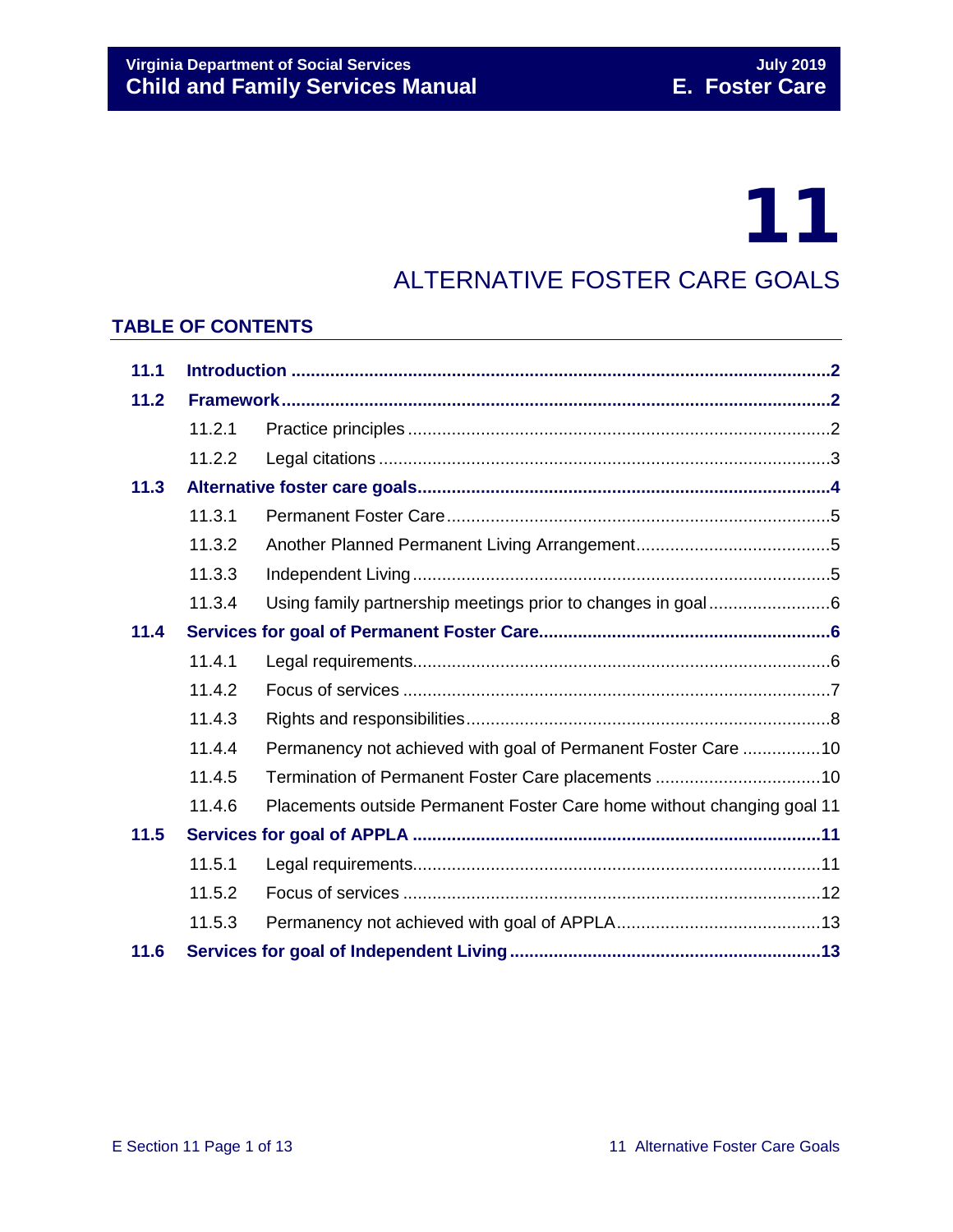## 11 ALTERNATIVE FOSTER CARE GOALS

#### <span id="page-1-0"></span>**11.1 Introduction**

When the LDSS, in collaboration with the Family Partnership Meeting (FPM) team, determines that all three permanency goals (i.e., Return Home, Adoption, or Placement and Transfer of Custody to Relative) are not in the child's best interest, the LDSS may select an alternative goal of Permanent Foster Care, or Another Planned Permanent Living Arrangement. However, these goals do not achieve permanency for the child since the child remains in foster care.

When one of these alternative goals is selected, the service worker shall continue throughout the child's involvement with the child welfare system to search for permanent family opportunities and lifelong permanent connections. This process involves continually evaluating the child's best interests and the changing circumstances of the child and extended family. As new opportunities arise that are consistent with the child's best interests, the service worker shall make diligent efforts to place the child with a permanent family and end placement in the foster care system.

#### <span id="page-1-1"></span>**11.2 Framework**

LDSS shall meet federal and state legal requirements, and should use sound practice principles to achieve desired outcomes and to guide decision making on selecting permanency goals for children in foster care.

#### <span id="page-1-2"></span>**11.2.1 Practice principles**

Two fundamental principles in Virginia's Children's Services System Practice Model provide the philosophical basis and guide practice for decision making in selecting permanency goals.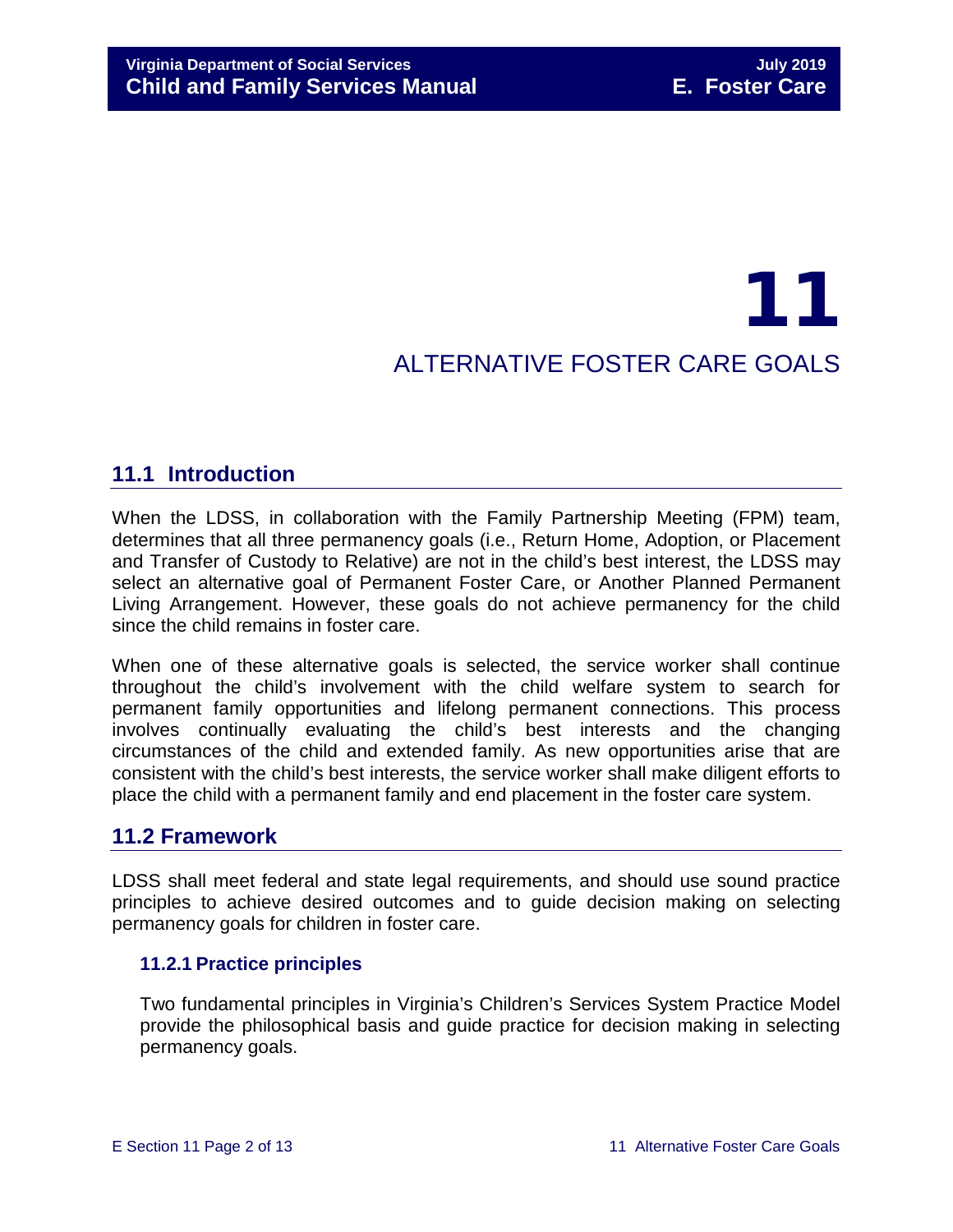#### **First, we believe in family, child, and youth-driven practice.**

- Children and families will be treated with dignity and respect. The voices of children, youth, and parents are heard, valued, and considered in the decision making regarding safety, permanency, and well-being, as well as in service and educational planning and in placement decisions.
- Family members are the experts about their own families. It is our responsibility to understand children, youth, and families within the context of their own family rules, traditions, history, and culture.
- We engage families in a deliberate manner. Through collaboration with families, we develop and implement creative, individual solutions that build on their strengths to meet their needs. Engagement is the primary door through which we help youth and families make positive changes.

#### **Second, we believe that all children and youth need and deserve a permanent family.**

- Permanency is best achieved through a legal relationship such as parental custody, adoption, kinship care, or guardianship. Placement stability is not permanency.
- Planning for children is focused on the goal of preserving their family, reunifying their family, or achieving permanency with another family.

#### <span id="page-2-0"></span>**11.2.2 Legal citations**

The legal framework and specific requirements for selecting alternative foster care goals for children are delineated in federal and state law. See the law for complete language by clicking on the citation.

• **Provide child welfare services to prevent separating children from families, restore them with families, place in adoptive homes, and assure adequate care**

o § [63.2-319](http://law.lis.virginia.gov/vacode/63.2-319/)

• **Permissible goals in foster care plan** 

 $\circ$  § [63.2-906](http://law.lis.virginia.gov/vacode/63.2-906/)

- **Child's health and safety paramount concern; plan to return child to birth parents or prior custodians**
	- o [The Adoption and Safe Families Act of 1997 \(PL 105-89\)](http://frwebgate.access.gpo.gov/cgi-bin/getdoc.cgi?dbname=105_cong_bills&docid=f:h867enr.txt.pdf)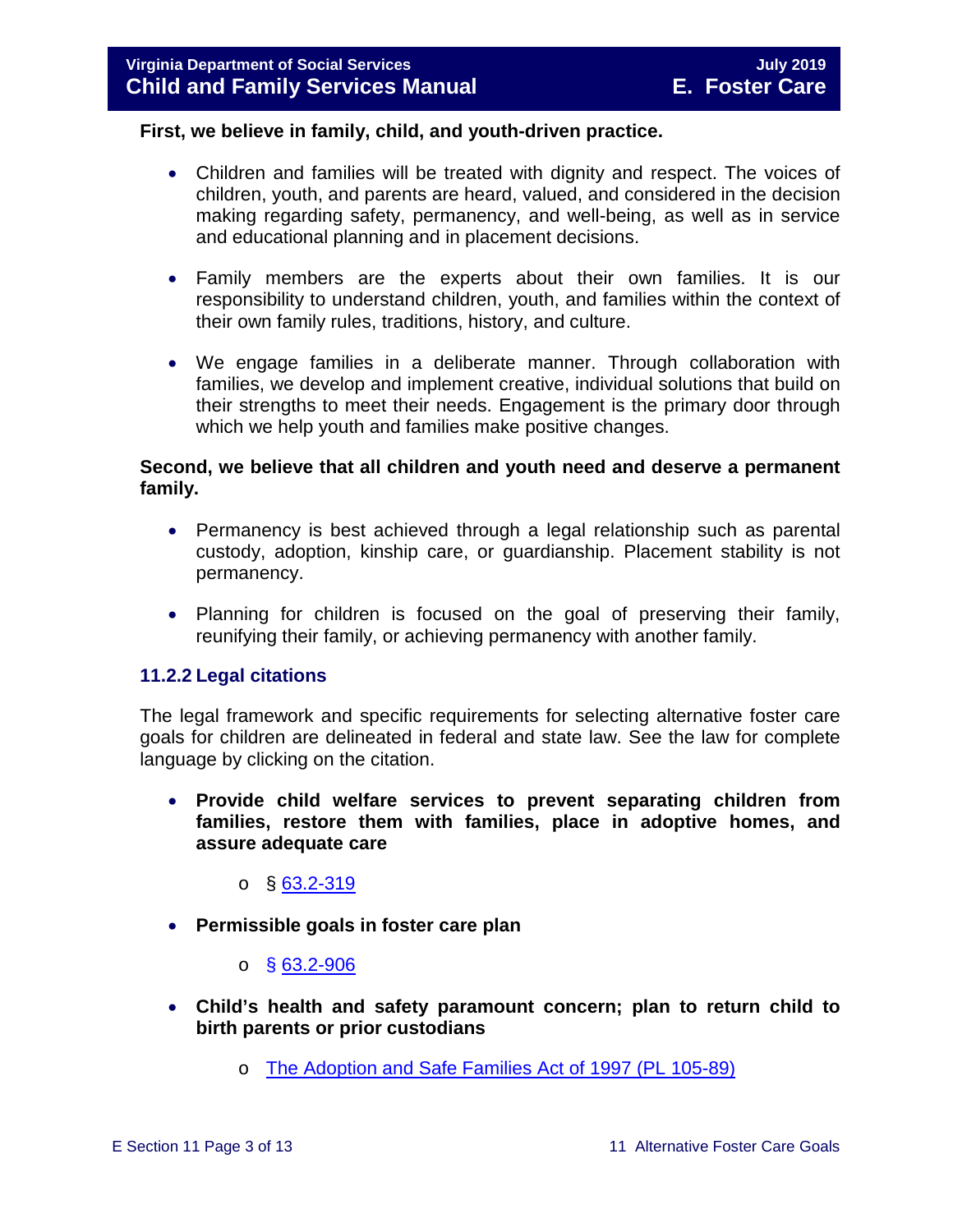$\circ$  § [16.1-281](http://law.lis.virginia.gov/vacode/16.1-281/)

- **If cannot return child to prior family, plan to place child with relative with subsequent transfer of custody or in adoptive home, or explain why permanent foster care is the plan** 
	- $\circ$  § [16.1-281](http://law.lis.virginia.gov/vacode/16.1-281/)
- **Permanency Planning hearing**
	- o  $§$  [16.1-282.1](http://law.lis.virginia.gov/vacode/16.1-282.1/)
- **Requirements for foster care goal of another planned living arrangement** 
	- $$16.1-282.1$  $$16.1-282.1$

#### <span id="page-3-0"></span>**11.3 Alternative foster care goals**

The LDSS shall select an alternative goal only when the three priority permanency goals are determined to be inconsistent with the child's best interest (See [Section 7.6](https://fusion.dss.virginia.gov/Portals/%5bdfs%5d/Files/DFS%20Manuals/Foster%20Care%20Manuals/Foster%20Care%20Manual%2007-2019/section_7_selecting_permanency_goals.pdf#page=12) of this chapter) and if the youth is age 16 and older. The LDSS should convene a FPM prior to changing to an alternative foster care goal. While the alternative goals are allowable by law, they do not achieve permanency for the child. The child does not leave foster care to live permanently with a family.

Research shows that youth who age out of the foster care system without a permanent family are more likely to experience poverty, homelessness, incarceration, mental health, and medical problems. They often lack the necessary educational and life skills to be successful in life. These challenges result in significant economic, emotional, and social costs for the youth and society.

The alternative foster care goals are:

- Permanent Foster Care;
- Another Planned Permanent Living Arrangement;
- Independent Living.

If one of these three alternative goals is selected, the service worker shall continue to search for relatives and significant individuals as permanent families throughout the child's involvement with the child welfare system. The service worker shall also continually evaluate the child's best interests and the changing circumstances of the child and extended family.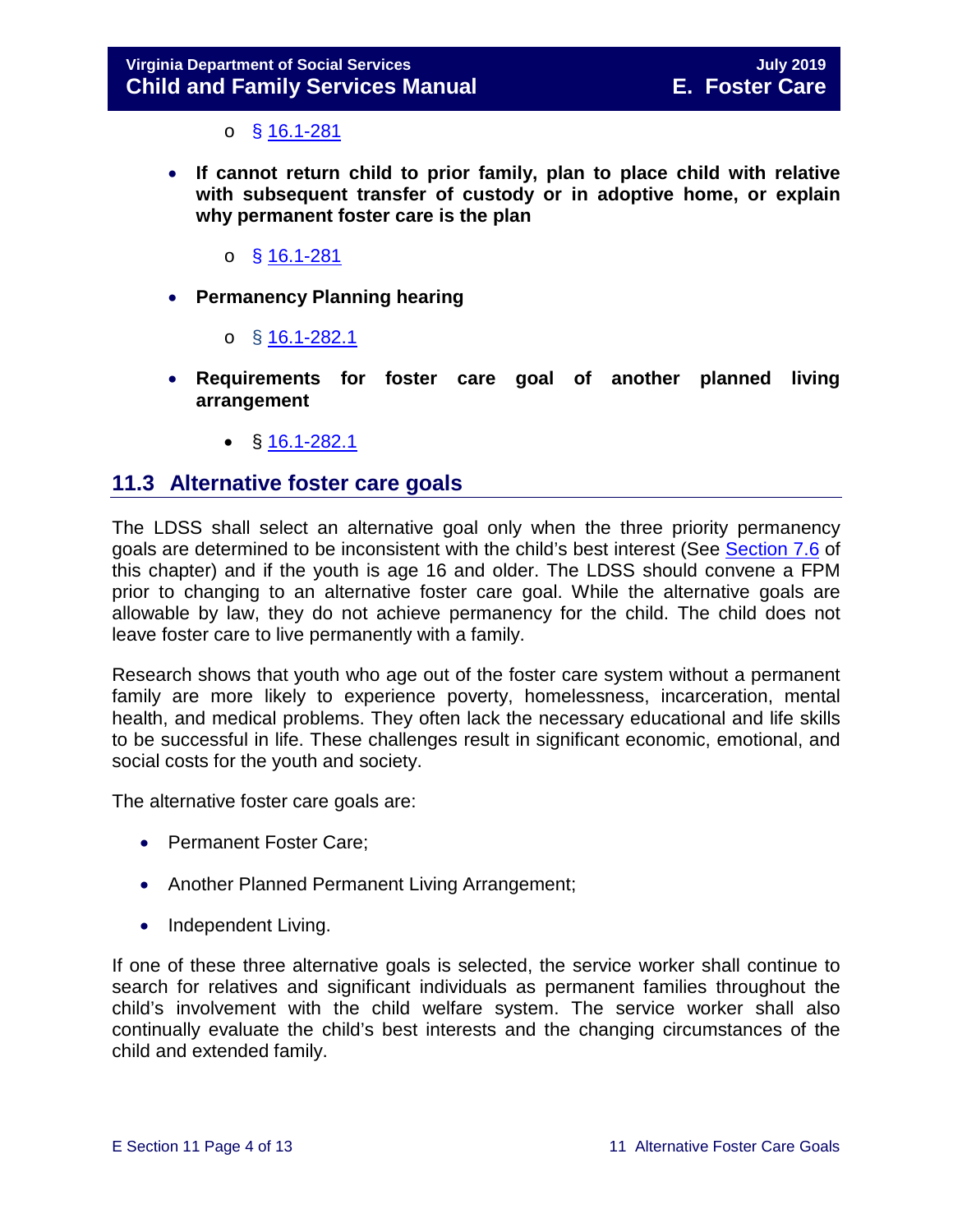As new opportunities arise that are consistent with the child's best interests for permanency, the service worker should request a FPM and shall pursue one of the three priority permanency goals. The LDSS shall make diligent efforts to place the child in a permanent home and end placement in the foster care system when appropriate. These ongoing attempts shall be documented in the OASIS.

#### <span id="page-4-0"></span>**11.3.1 Permanent Foster Care**

This goal shall only be selected when the child is age 16 and over [\(P.L. 113-183\)](https://www.congress.gov/113/plaws/publ183/PLAW-113publ183.pdf) and has developed a clearly established and documented significant relationship with a foster parent. The intent is for the foster parent to choose to adopt the child, for the circumstances to change and reunification or placement and custody transfer to a relative are determined to be in the child's best interest, or the child to remain with the foster parent until age 21.

The child is placed in the residence of a person(s) who is determined to be appropriate in meeting the child's needs on a long-term basis  $(§$  [63.2-908\)](http://law.lis.virginia.gov/vacode/63.2-908/). Residential programs and group homes are not personal residences. The name of the individual foster parent(s) shall be provided for the court order.

There may be periods of time when a foster child is temporarily living outside of the home for education, training or treatment. In those situations, the Permanent Foster Care Agreement will remain in effect if the plan is for the youth to return to the family. A child shall not be removed from the physical custody of the foster parents in the permanent foster care placement except upon order of the court  $(\S$  [63.2-908\)](http://law.lis.virginia.gov/vacode/63.2-908/). For young adults over the age of 18 who permanently leave the home, LDSS should consult with their attorney regarding dissolving the Permanent Foster Care Agreement.

#### <span id="page-4-1"></span>**11.3.2 Another Planned Permanent Living Arrangement**

This goal shall only be selected when the child is age 16 and over [\(P.L. 113-183\)](https://www.congress.gov/113/plaws/publ183/PLAW-113publ183.pdf). The selection of "another planned permanent living arrangement" is appropriate only if the child has a severe chronic emotional, physical, or neurological disabling condition for which the child requires long-term residential treatment of six (6) months or longer  $(§ 16.1-282.1 A)$ . Selection of this goal requires that all permanency and other alternative goals have been ruled out as not being in the best interest of the child. Opportunities to change the goal and facilitate reunification, adoption, or placement with and custody by a relative shall continue to be pursued.

#### <span id="page-4-2"></span>**11.3.3 Independent Living**

The intent of the goal of independent living is to focus on assisting the youth in developing significant lifelong adult and/or family connections as well as the skills necessary to successfully transition to adulthood. This goal shall only be used if and only if the child is admitted to the United States as a refugee or asylee ( $\S$  [63.2-906\)](http://law.lis.virginia.gov/vacode/title63.2/chapter9/section63.2-906/),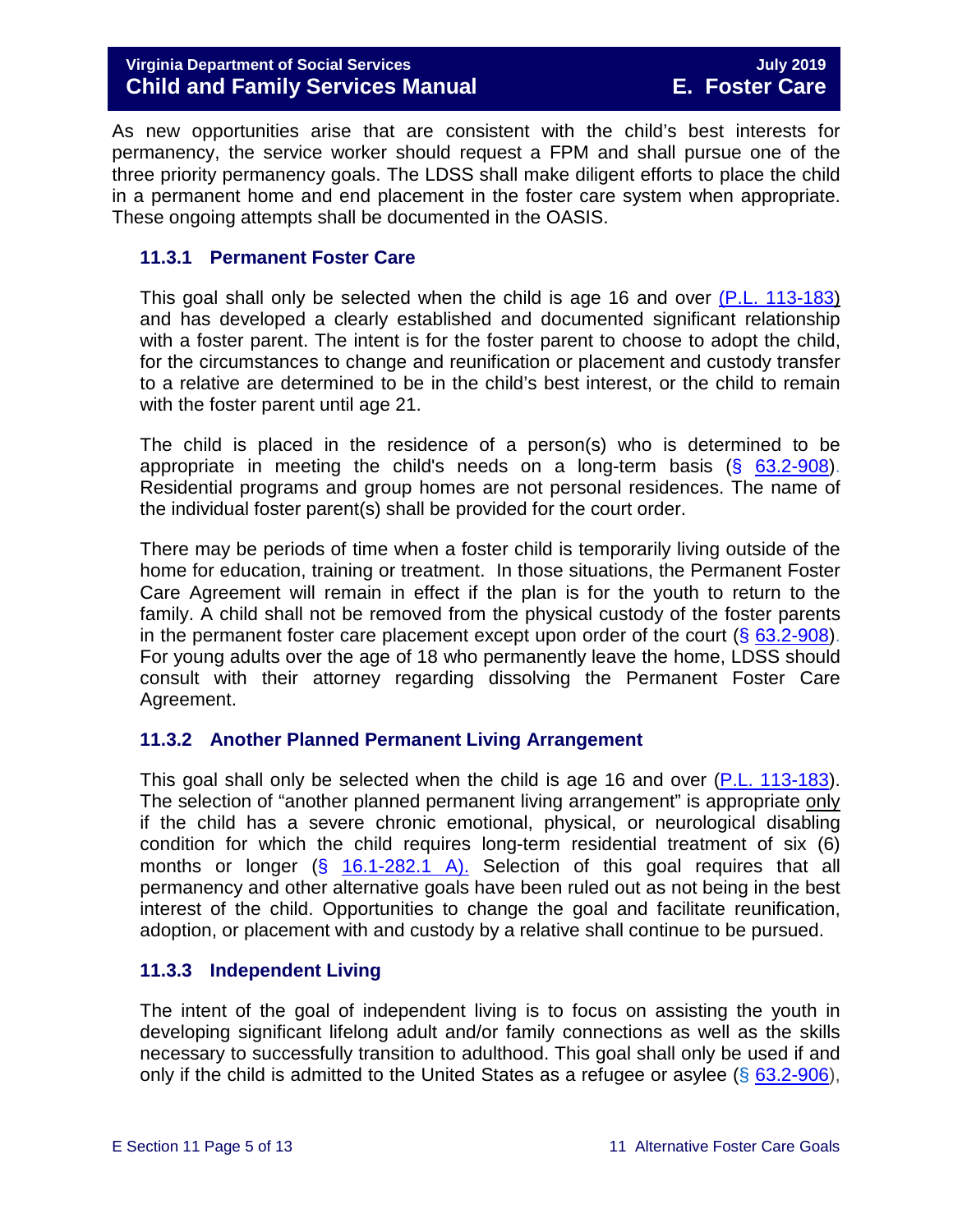or for a young adult age 18 or older. For information about the refugee program and additional services to these youth contact the VDSS Office of Newcomer Services.

See [Section 14](https://fusion.dss.virginia.gov/Portals/%5bdfs%5d/Files/DFS%20Manuals/Foster%20Care%20Manuals/Foster%20Care%20Manual%2007-2019/Section_14_Fostering_Futures.pdf) for more information regarding young adults over 18 with the goal of Independent Living.

See [Section 13](https://fusion.dss.virginia.gov/Portals/%5bdfs%5d/Files/DFS%20Manuals/Foster%20Care%20Manuals/Foster%20Care%20Manual%2007-2019/Section_13_achieving_permanency_for_older_youth.pdf#page=23) for more information regarding independent living services (for all youth age14 and older).

#### <span id="page-5-0"></span>**11.3.4 Using family partnership meetings prior to changes in goal**

A FPM should be held prior to changing the permanency or alternative foster care goal for the child. This team approach involves partnering with family members in decision making throughout the family's involvement with the child welfare system. A facilitated team collaborates with the family on key decisions to ensure safety, a permanent family, and life-long connections for the child who is at high risk of being placed out of the home or who is in foster care, building upon the strengths of the child, family and community (see [Section 2.9](https://fusion.dss.virginia.gov/Portals/%5bdfs%5d/Files/DFS%20Manuals/Foster%20Care%20Manuals/Foster%20Care%20Manual%2007-2019/section_2_engaging_the_child_family_and_significant_adults.pdf#page=19) of this chapter).

All FPMs shall be documented in OASIS. For more guidance regarding FPMs, see:

- DSS *[Fusion](https://fusion.dss.virginia.gov/dfs/DFS-Home/Family-Engagement)* page
- [DSS public website](http://www.dss.virginia.gov/family/fe.cgi)

#### <span id="page-5-1"></span>**11.4 Services for goal of Permanent Foster Care**

This goal shall only be selected for children age 16 and over only if Reunification, Adoption, or Placement with Relative and/or Transfer of Custody has been determined to not be in the child's best interest.

#### <span id="page-5-2"></span>**11.4.1 Legal requirements**

Legal excerpts for the goal of Permanent Foster Care are taken from § [63.2-908](http://law.lis.virginia.gov/vacode/63.2-908/) of the Code of Virginia. See the law for complete language by clicking on the citation.

- The LDSS shall petition the court to approve a Permanent Foster Care placement for a child. A residential facility is not a Permanent Foster Care placement.
- The court shall determine that diligent efforts have been made to return the child home, place the child with relatives, or place the child for adoption prior to approving the permanent foster home placement.

[P.L. 113-183](https://www.congress.gov/113/plaws/publ183/PLAW-113publ183.pdf) adds requirements to ensure the goal of Permanent Foster Care is being used appropriately. Certain requirements shall be followed at each permanency planning hearing: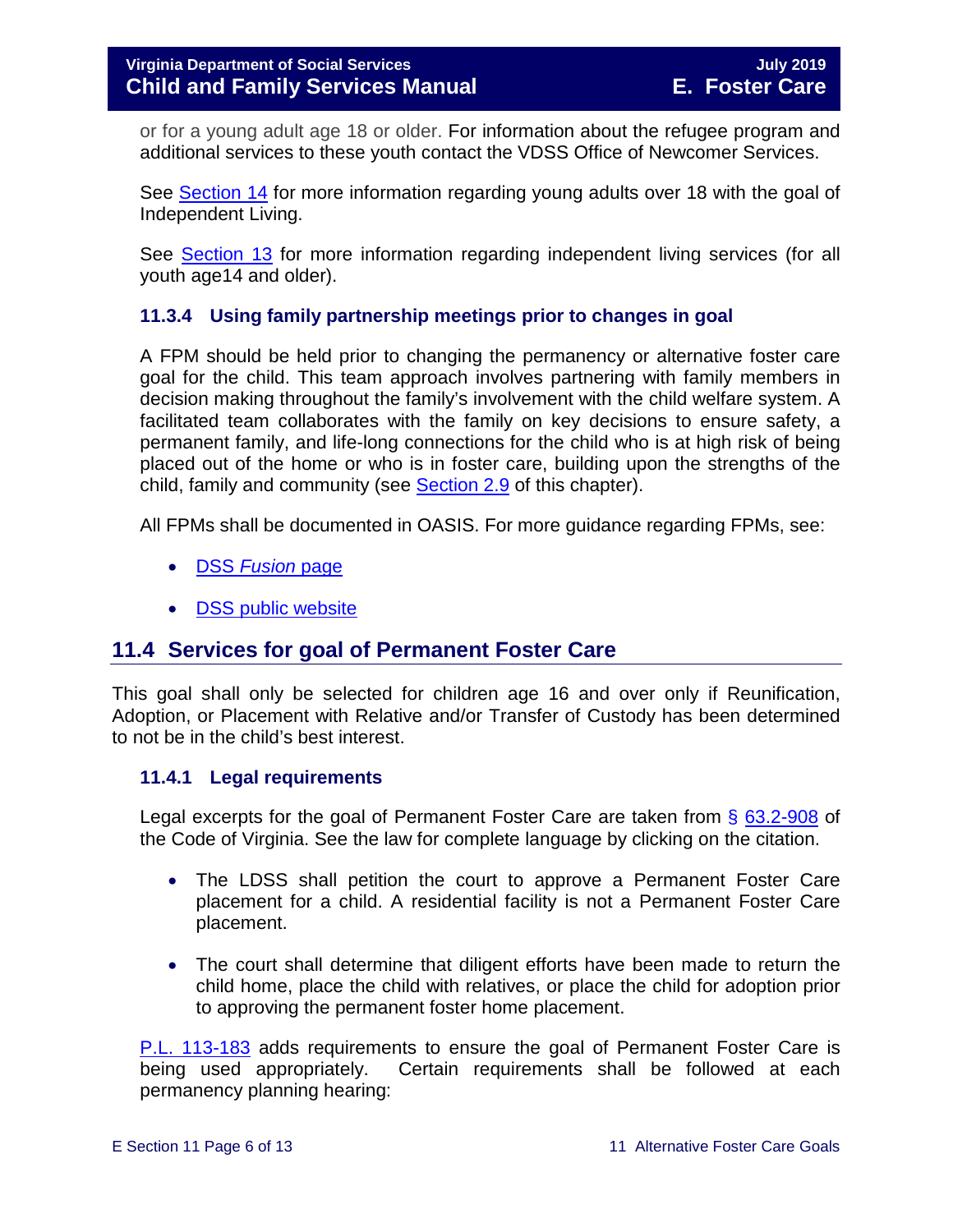- The LDSS shall document in the foster care plan:
	- o The intensive, ongoing efforts made to achieve permanency through return home, placement with relatives, and adoption.
	- $\circ$  The steps taken to implement normalcy [\(see section 6.8\)](https://fusion.dss.virginia.gov/Portals/%5bdfs%5d/Files/DFS%20Manuals/Foster%20Care%20Manuals/Foster%20Care%20Manual%2007-2019/section_6_placement_to_achieve_permanency.pdf#page=26) in the home and that the child has regular, ongoing opportunities to participate in activities that are appropriate to his age and development.
	- o Compelling reasons why return home, adoption and placement with relatives continue to not be in the child's best interest.
- The court shall determine the appropriateness of the placement by:
	- oAsking the child about his/her desired permanency outcome using age appropriate language.
	- oMaking a judicial determination that permanent foster care is the best permanency plan for the child and that it continues to not be in the best interest of the child to return home, be adopted, or placed with a legal guardian or with a willing relative.

#### <span id="page-6-0"></span>**11.4.2 Focus of services**

- Strengthen the legal bond between the child and foster family by providing greater rights and responsibilities to the permanent foster parents.
- Provide a full array of foster care services (see **section 12.13.1**).
- Provide supportive services that are needed by the child and family in order to enhance and strengthen the parent/child bond.
- Provide the child independent living skill development through direct services and/or support/education of foster parents.
- Include plans for continuing the child's relationships with family members including the possibility of placing siblings together in the same home.
- Continue to utilize family finding techniques to identify family connections that could potentially provide permanency for the youth through a permanent goal.
- Maintain the child in a foster home until the age of 21, where the child and family have a clear and long-term bond and the foster family is committed to providing a stable and ongoing adult connection for the child. The child shall concurrently enter the Fostering Futures Program upon turning 18 and continue until such time they no longer meet the eligibility criteria. See section [14](https://fusion.dss.virginia.gov/Portals/%5bdfs%5d/Files/DFS%20Manuals/Foster%20Care%20Manuals/Foster%20Care%20Manual%2007-2019/Section_14_Fostering_Futures.pdf) for more information on the Fostering Futures Program.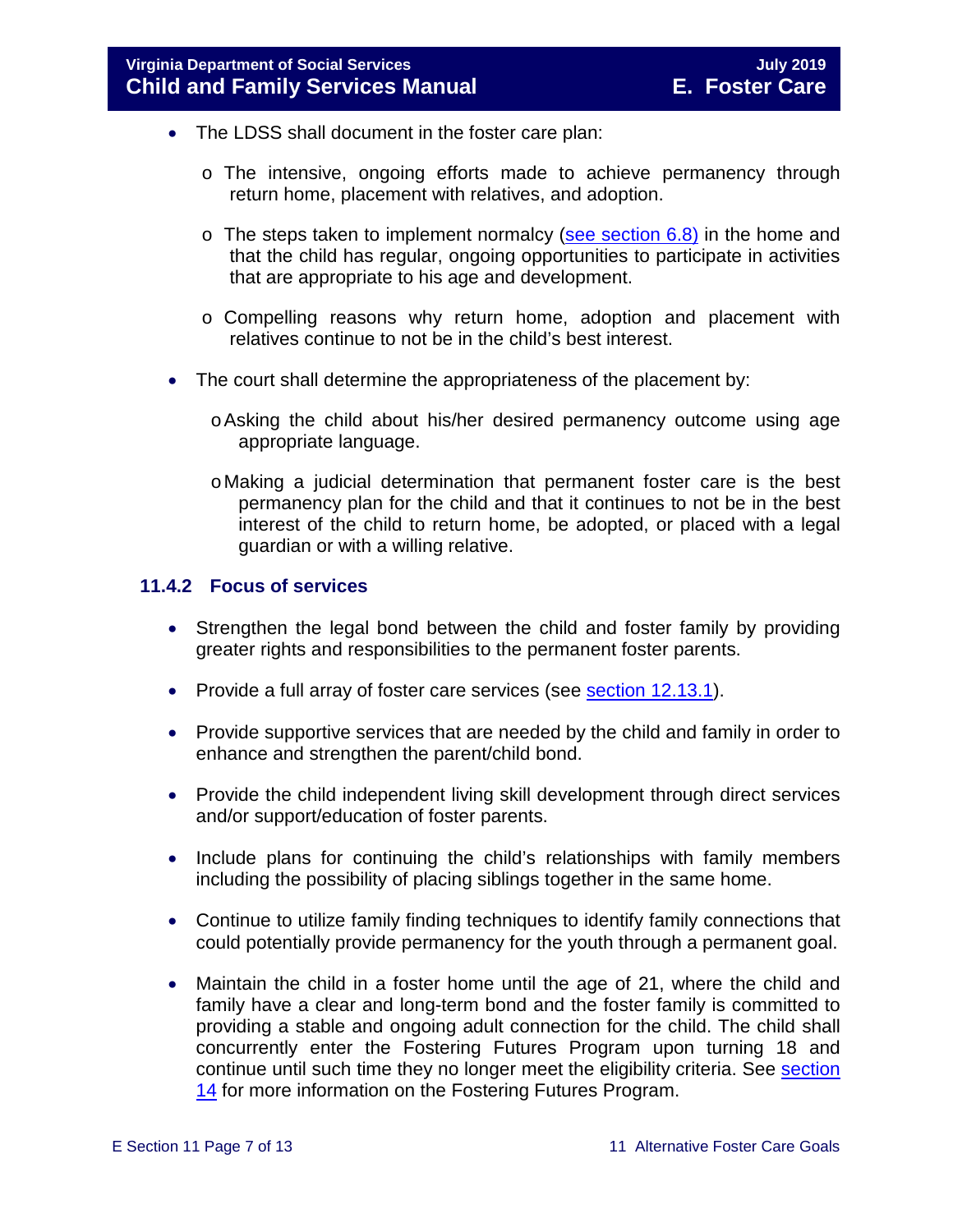- Utilize the [Permanency Pact](http://www.fosterclub.com/_transition/article/permanency-pact) with youth to provide for supports when the permanent foster care agreement is ended to continue the relationship through adulthood.
- Discuss with the youth and permanent foster parents, adult adoption which would create a legal and binding connection if desired by the youth and permanent foster care parents.

#### <span id="page-7-0"></span>**11.4.3 Rights and responsibilities**

The court approving the Permanent Foster Care placement shall:

- Specify the nature and frequency of visitation by the birth parents.
- Specify any modifications in rights and responsibilities of the foster parents that differ from those provided in § [63.2-908.](http://law.lis.virginia.gov/vacode/63.2-908/)
- Ensure that the child is asked about his/her desired permanency outcome and make a legal determination at each permanency hearing that Permanent Foster Care is in his/her best interest.

The roles and responsibilities of the LDSS, foster parents, birth parents or previous caretakers and, if appropriate, the child, are contained in a mutually developed and signed agreement. The agreement shall include at least any requirements contained in the court order approving the foster care placement. The following rights and responsibilities need to be taken into account when developing the agreement:

#### **11.4.3.1 Rights and responsibilities of birth parents and family members**

- Birth parents should visit the child if visitation is not contrary to the best interest of the child. The frequency of visitation should be documented in the foster care plan.
- Birth parents should provide financial support for the child and a referral for collection of child support shall be made.
- A plan for regular and frequent sibling contact shall be developed and implemented if it is in the best interest of all the children. The possibility of placing siblings together shall be assessed and discussed with the foster parents, family, and the children if appropriate.

#### **11.4.3.2 Rights and responsibilities of foster parents**

• Permanent foster parents have authority to give consent for activities that require parental consent unless this authority has been modified by the court order. This includes authority to consent to: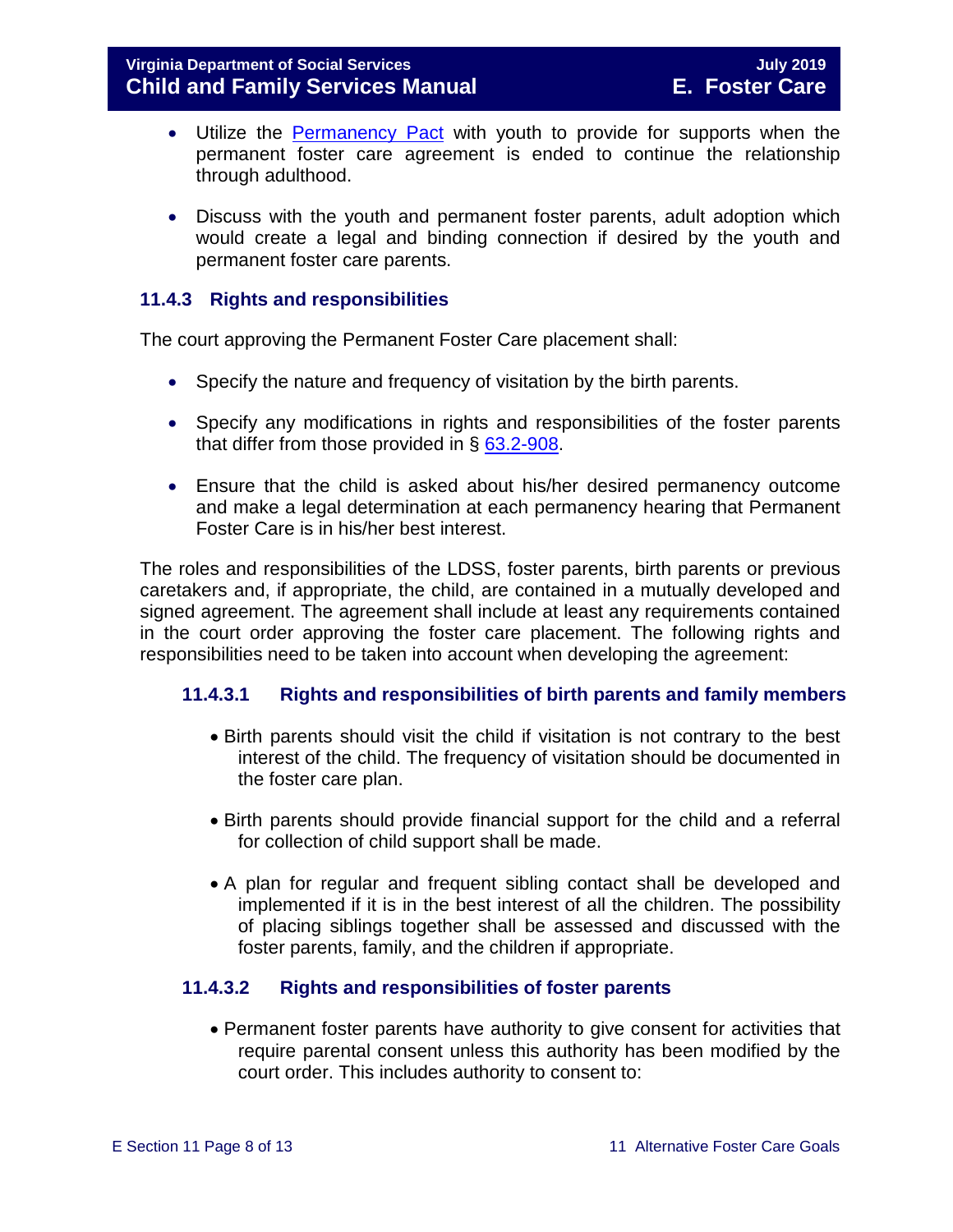- o Application to college or entrance into the military.
- o Marriage.
- o Driver's license.
- o Surgery.
- The foster parents shall inform the LDSS of the decisions they make as they relate to the authority given them by law or the court  $(\S$  [63.2-908 C\)](http://law.lis.virginia.gov/vacode/63.2-908/).
- If a child with a goal of Permanent Foster Care is staffed by the Family Assessment Planning Team (FAPT), the foster parents should sign the Individual Family Service Plan. The foster parents shall be notified in advance by the worker of all FAPT meetings related to the child. The foster parents have the right to either speak at the meetings or submit written recommendations and testimony. The FAPT shall consider the foster parents' opinions in developing the service plan (§ [2.2-5208 3\)](http://law.lis.virginia.gov/vacode/2.2-5208/).
- Permanent foster parents also have the right to request special education services and sign the IEP if the local school allows them to do so.
- Permanent foster parents are responsible for making normal parenting decisions regarding the youth's participation in extracurricular, enrichment, and social activities.

#### **11.4.3.3 Responsibilities of the LDSS**

- Face-to-face visit with the child shall occur monthly. Over half the visits shall occur in the youth's place of residence.
- Refer birth parents to the Division of Child Support Enforcement.
- Review the foster care plan and progress made through alternating administrative panel reviews (see [Section 16.6](https://fusion.dss.virginia.gov/Portals/%5bdfs%5d/Files/DFS%20Manuals/Foster%20Care%20Manuals/Foster%20Care%20Manual%2007-2019/section_16_judicial_hearings_and_mandated_foster_care_reviews.pdf#page=18) of this chapter) and a court hearing every six months. Permanent foster care cases shall be reviewed in court at least annually  $(§ 16.1-282.2)$  $(§ 16.1-282.2)$ .
- Place siblings together in the home if it is in the best interest of all the children.
- Maintain involvement of the birth family, if possible.
- Document in OASIS and the foster care plan, intensive, ongoing and unsuccessful efforts for placement with family, including efforts to locate family members using person locator and other search methods.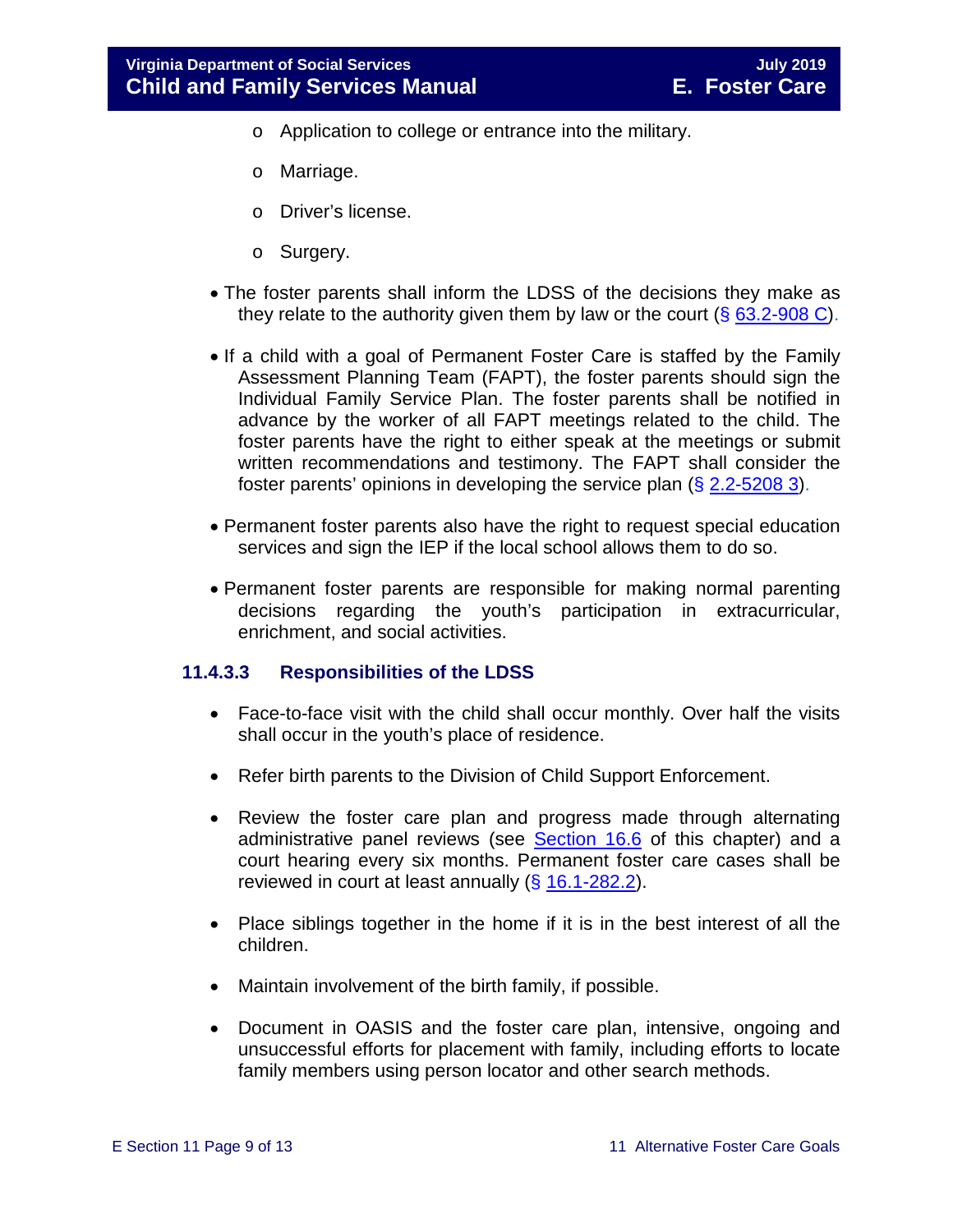• Continuously evaluate the changing circumstances of the child and family to determine if Reunification, Adoption, or Placement with Relative with Subsequent Transfer of Custody is in the best interest of the child.

#### <span id="page-9-0"></span>**11.4.4 Permanency not achieved with goal of Permanent Foster Care**

The goal of Permanent Foster Care does not achieve permanency for the child since legal custody is not transferred from the LDSS to the permanent foster parents. Permanent Foster Care may be considered an acceptable goal for a child when no other permanent goal is appropriate and the child remains in the home and care of the permanent foster care parents.

#### <span id="page-9-1"></span>**11.4.5 Termination of Permanent Foster Care placements**

Termination of Permanent Foster Care placements is covered in § [63.2-908](http://law.lis.virginia.gov/vacode/63.2-908/) of the Code of Virginia.

- No child shall be removed from the physical custody of the foster parents in the Permanent Foster Care placement except by a court order or child abuse and neglect procedures pursuant to  $\S$  [16.1-251](http://law.lis.virginia.gov/vacode/16.1-251/) or  $\S$  [63.2-1517](http://law.lis.virginia.gov/vacode/63.2-1517/) of the Code of Virginia.
- If the Permanent Foster Care placement disrupts, the LDSS shall file a foster care plan and petition for a foster care review hearing to change the permanent foster care status to another goal for the child. The foster parent may jointly file the petition with the LDSS. All attempts shall be made to maintain the child with the permanent foster family until the court hearing.
- In unplanned situations where the child shall be removed from the permanent foster care placement, the LDSS shall file the foster care plan and petition for review and dispositional hearing immediately upon the removal.
- The cycle for foster care hearings, panel reviews, and annual foster care review hearings starts with the court hearing date.
- A youth may remain in Permanent Foster Care until the age of 21. At age 18, the youth shall concurrently enter the Fostering Futures Program. See [section](https://fusion.dss.virginia.gov/Portals/%5bdfs%5d/Files/DFS%20Manuals/Foster%20Care%20Manuals/Foster%20Care%20Manual%2007-2019/Section_14_Fostering_Futures.pdf)  [14.](https://fusion.dss.virginia.gov/Portals/%5bdfs%5d/Files/DFS%20Manuals/Foster%20Care%20Manuals/Foster%20Care%20Manual%2007-2019/Section_14_Fostering_Futures.pdf)
- If the youth over age 18, permanently leaves the home, the agency should consult with their attorney regarding dissolving the permanent foster care agreement.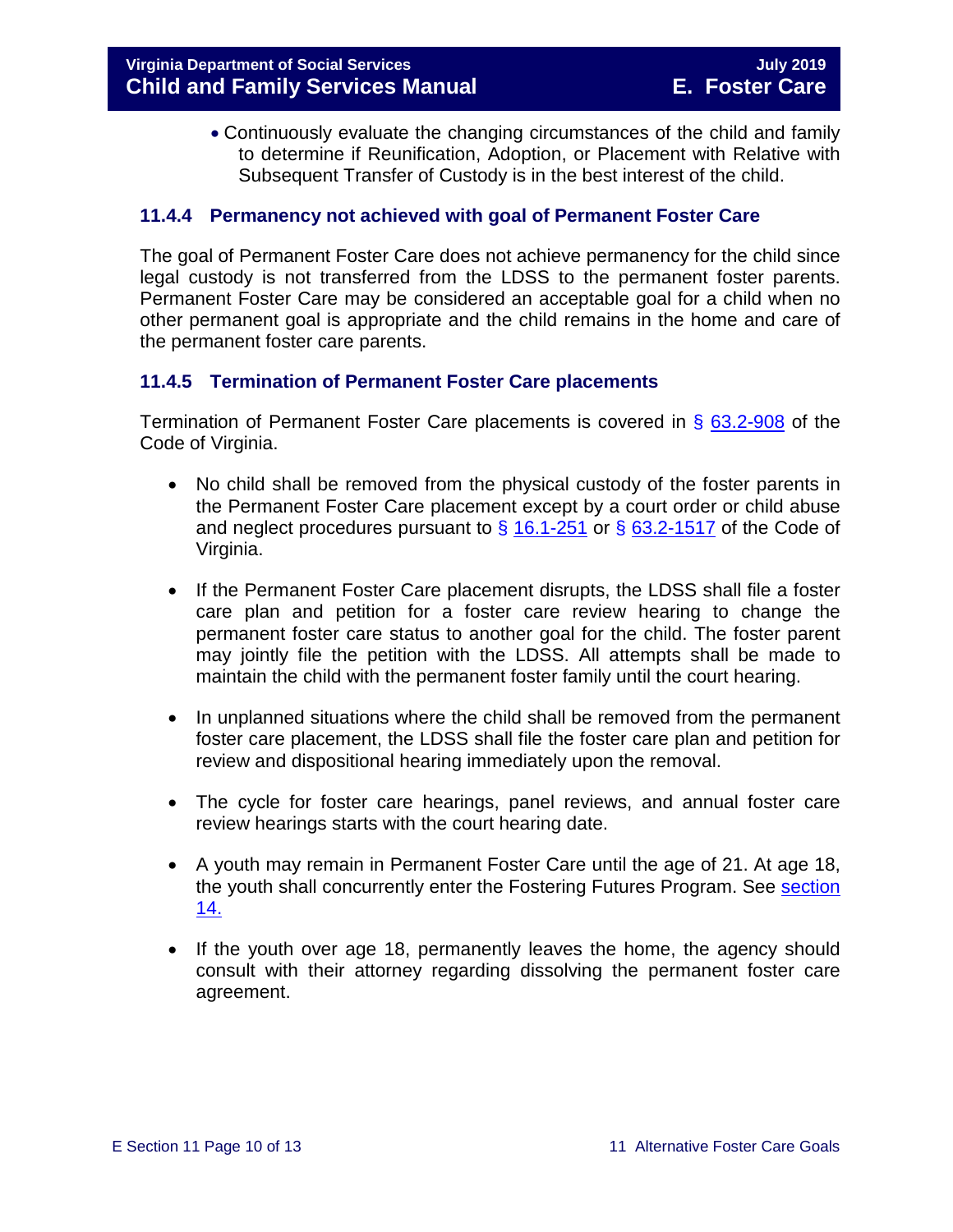#### <span id="page-10-0"></span>**11.4.6 Placements outside Permanent Foster Care home without changing goal**

There may be situations where a foster child **lives** temporarily outside of a permanent foster home for education or training. The Permanent Foster Care Agreement remains in effect if the plan is for the youth to return to the family and payments to the foster parents continue.

Youth that have unplanned absences from the home for brief periods of time (e.g., AWOL, hospitalization, detention) shall maintain the Permanent Foster Care goal. See [section 18.1.4](https://fusion.dss.virginia.gov/Portals/%5bdfs%5d/Files/DFS%20Manuals/Foster%20Care%20Manuals/Foster%20Care%20Manual%2007-2019/section_18_funding_maintenance_costs.pdf#page=4) for information regarding payments to the foster parent during the temporary absence.

#### <span id="page-10-1"></span>**11.5 Services for goal of APPLA**

The goal of APPLA is unique in that it is designed solely to be used for children (age 16 and older) whose chronic disabling conditions clearly require placement in settings that can provide the services, monitoring, and treatment necessary to effectively address the disabilities of the child.

#### <span id="page-10-2"></span>**11.5.1 Legal requirements**

Legal excerpts for the goal of APPLA are taken from  $\S$  [16.1-282.1](http://law.lis.virginia.gov/vacode/16.1-282.1/) of the Code of Virginia.

- The court shall determine that the child has a severe and chronic emotional, physical or neurological disabling condition that the child requires long-term residential treatment for the disabling condition.
- The court shall determine that diligent efforts have been made to return the child home, place the child with relatives, or place the child for adoption prior to approving the goal of APPLA.
- LDSS shall document in the foster care plan:
	- o Identity of a long-term residential treatment service provider.
	- o Nature of the child's disability that currently prevents placement in a less restrictive setting and why this is the case.
	- o Anticipated length of time required for the child's treatment.
	- o Status of the child's eligibility for admission and long-term treatment.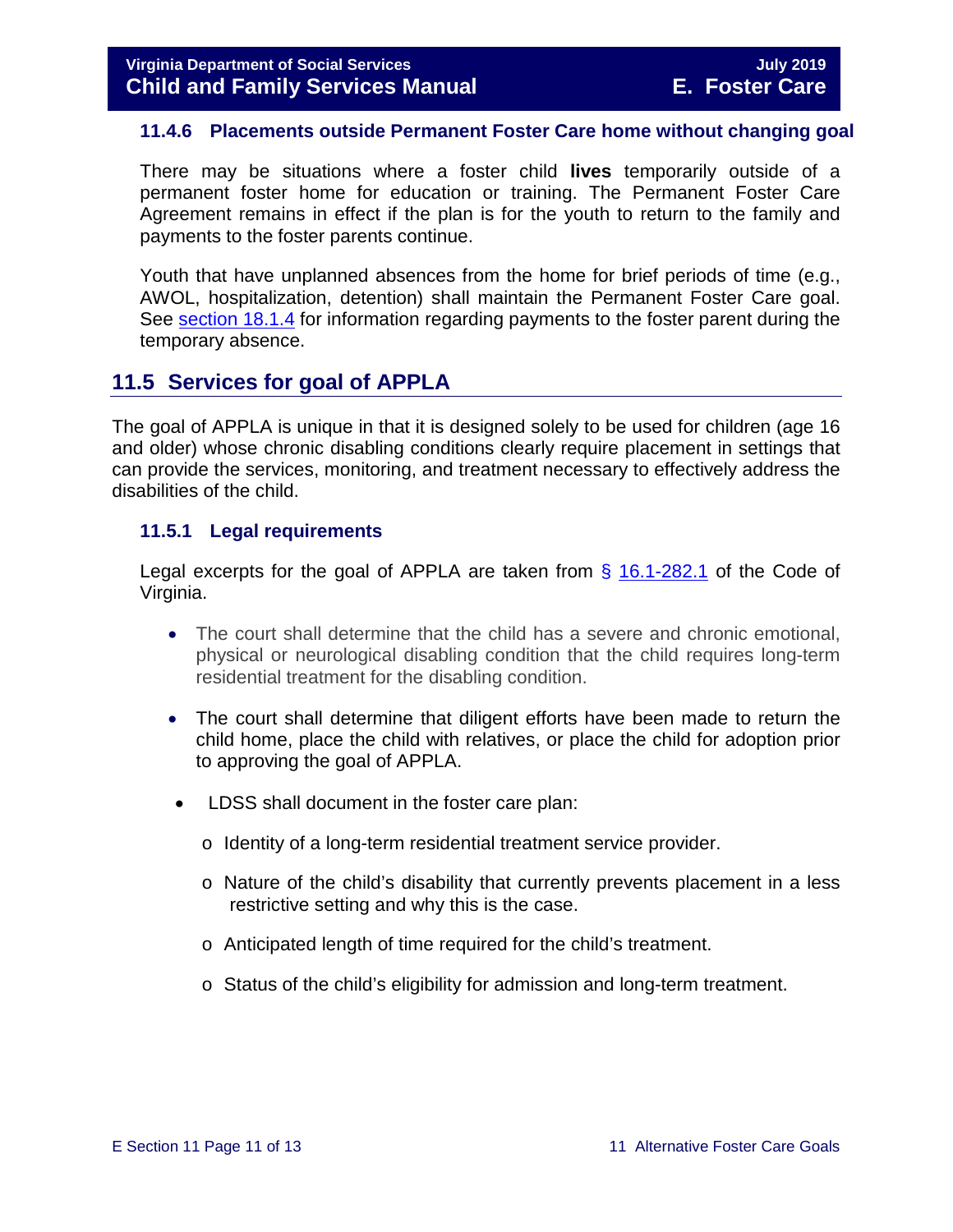[P.L. 113-183](https://www.congress.gov/113/plaws/publ183/PLAW-113publ183.pdf) adds requirements to ensure the goal of APPLA is being used appropriately. Certain requirements shall be followed at each permanency planning hearing:

- The LDSS shall document in the foster care plan:
	- o The intensive, ongoing efforts made to achieve permanency through return home, placement with relatives, and adoption.
	- $\circ$  The steps taken to implement normalcy [\(see section 6.8\)](https://fusion.dss.virginia.gov/Portals/%5bdfs%5d/Files/DFS%20Manuals/Foster%20Care%20Manuals/Foster%20Care%20Manual%2007-2019/section_6_placement_to_achieve_permanency.pdf#page=26) in the placement and that the child has regular, ongoing opportunities to participate in activities that are appropriate to his age and development.
	- o Provide compelling reasons why return home, adoption and placement with relatives continue to not be in the child's best interest.
- The court shall determine the appropriateness of the placement by:
	- oAsking the child about his/her desired permanency outcome using age appropriate language.
	- oMaking a judicial determination that APPLA is the best permanency plan for the child and that it continues to not be in the best interest of the child to return home, be adopted, or placed with a legal guardian or with a willing relative.

If the court approves the goal of APPLA for a child, the court shall schedule a foster care review hearing to be held within six months from the date of the permanency planning hearing to review the child's placement in APPLA. At the conclusion of the foster care hearing, if the goal of APPLA remains the plan, the court shall indicate on the order that reasonable efforts have been made to place the child in accordance with the permanency plan.

The LDSS shall file a petition for a foster care review **no later than 30 days** prior to the scheduled six-month hearing. If at any time during the six-month period, the treatment provider determines the child no longer needs long-term residential treatment, the LDSS shall begin to plan for post-discharge services and, **within 30 days**, petition the court for a permanency planning hearing. The court shall schedule the hearing to occur **within 30 days** of notification.

#### <span id="page-11-0"></span>**11.5.2 Focus of services**

This goal provides long-term residential treatment for children with a severe and chronic emotional, physical, or neurological disabling condition. If the goal of APPLA is selected for a child, all other goals shall have been explored and ruled out consistent with the child's best interest (see **Section 7.6)**. The foster care plan shall document that the feasibility of all other goals has been considered and contain a